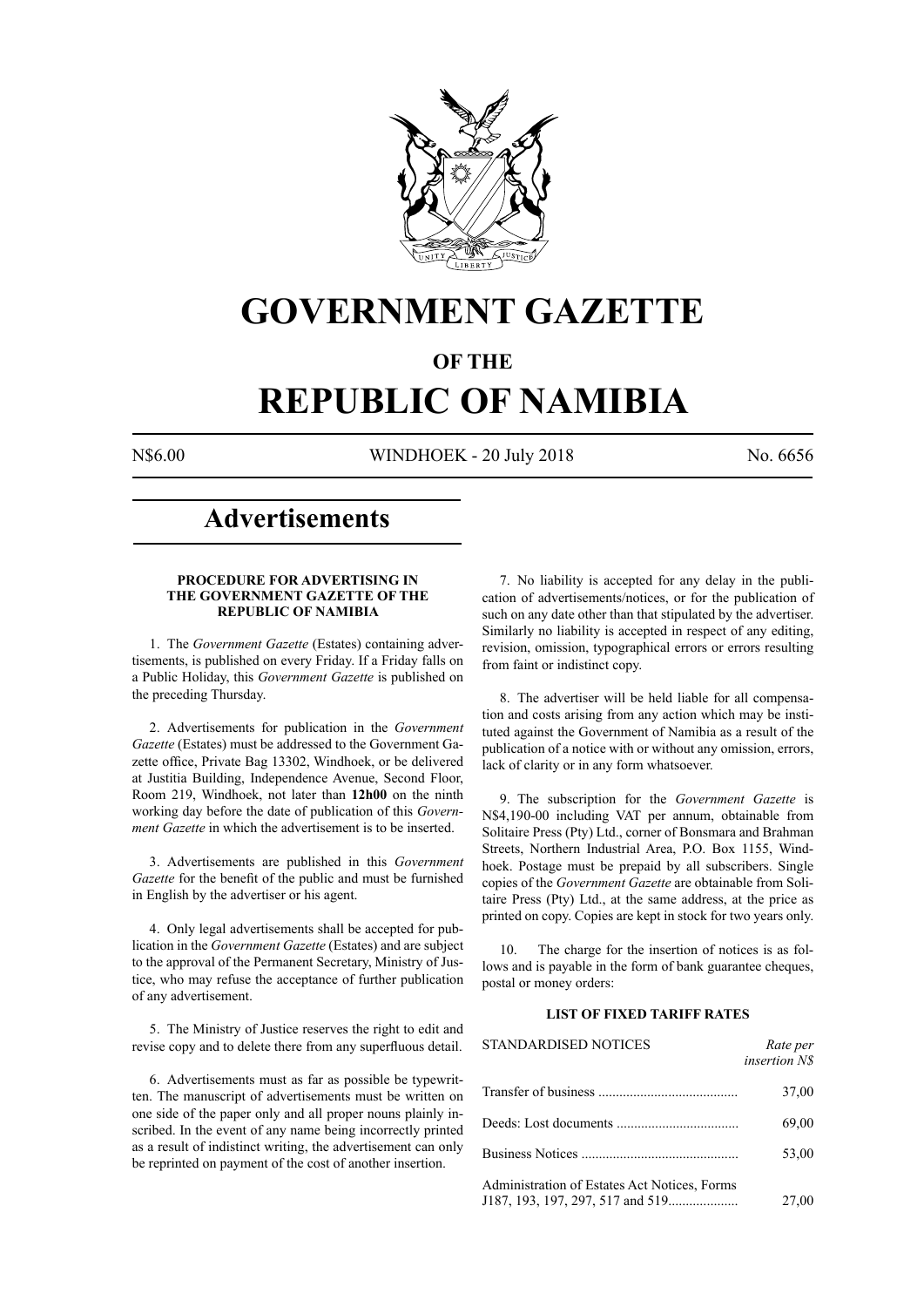| Insolvency Act and Companies Act Notices:                                                                                                              | 48,00  |
|--------------------------------------------------------------------------------------------------------------------------------------------------------|--------|
| N.B. Forms 2 and 6 additional statements according<br>to word count table, added to the basic tariff.                                                  | 333,00 |
|                                                                                                                                                        |        |
| Naturalisation notices (including a reprint for the                                                                                                    | 27,00  |
| Unclaimed moneys - only in the <i>Government</i><br>Gazette, closing date 15 January (per entry of                                                     |        |
|                                                                                                                                                        | 13,00  |
|                                                                                                                                                        | 53,00  |
|                                                                                                                                                        | 27,00  |
| NON-STANDARDISED NOTICES                                                                                                                               |        |
| Company notices:                                                                                                                                       |        |
| Short notices: Meetings, resolutions, offers of<br>compromise, conversions of companies, voluntary<br>windings-up, etc.: closing of members' registers |        |
| for transfer and/or declarations of dividends                                                                                                          | 120,00 |
| Declaration of dividends with profit statements,                                                                                                       | 267,00 |
| Long notices: Transfers, changes in respect of<br>shares or capital, redemptions, resolutions,                                                         |        |
|                                                                                                                                                        | 373,00 |
|                                                                                                                                                        | 120,50 |

#### **FORM J 187**

#### **LIQUIDATION AND DISTRIBUTION ACCOUNTS IN DECEASED ESTATES LYING FOR INSPECTION**

In terms of section 35(5) of Act 66 of 1965, notice is hereby given that copies of the liquidation and distribution accounts (first and final, unless otherwise stated) in the estates specified below will be open for the inspection of all persons interested therein for a period of 21 days (or shorter or longer if specially stated) from the date specified or from the date of publication hereof, whichever may be the later, and at the offices of the Master and Magistrate as stated.

Should no objection thereto be lodged with the Master concerned during the specified period, the executor will proceed to make payments in accordance with the accounts.

129/2017 EL-TAGOURY Sameh Mohamed El-Saed, 53102810020, Windhoek. Windhoek. Windhoek. Bank Windhoek Limited, Trust Department, P.O. Box 15, Windhoek.

1701/2014 VALOMBWELENI Leopold, Oranjemund. Saara T. Valombweleni. Oranjemund. Windhoek. Bank Windhoek Limited, Trust Department, P.O. Box 15, Windhoek.

735/2018 SCHMIDT Susanna Elizabeth, 430920- 00404, Erf 6015, Khomasdal, Windhoek. Moritz Raymond Schmidt, 46022300142. Windhoek. FNB Trust Services Namibia (Pty) Ltd, P.O. Box 448, Windhoek, Namibia.

288/2018 OLIVIER Rita Leonie, 59042300132, Rehoboth. Karl Charles Olivier, 61011900297. Rehoboth.

| Liquidators' and other appointees' notices                                                                              | 80,00                     |
|-------------------------------------------------------------------------------------------------------------------------|---------------------------|
| Gambling house licences/Liquor licences                                                                                 | 120,00                    |
| SALES IN EXECUTION AND OTHER PUBLIC SALES:                                                                              |                           |
|                                                                                                                         | 207,00                    |
| Public auctions, sales, tenders and welfare<br>organisations:<br><b>ORDERS OF THE COURT</b>                             | 69,00<br>171,00<br>253,00 |
| Provisional and final liquidations or<br>Reduction of change in capital mergers, offers                                 | 157,00                    |
| Judicial managements, curator bonis and similar<br>Extension of return date $\dots \dots \dots \dots \dots \dots \dots$ | 373,00<br>373,00<br>48.00 |
|                                                                                                                         |                           |

11. The charge for the insertion of advertisements other than the notices mentioned in paragraph 10 is at the rate of N\$13,00 per cm double column. (Fractions of a cm must be calculated as a cm).

Supersession and discharge of petitions (J.158) .. 40,00

12. No advertisements shall be inserted unless the charge is prepaid. Cheques, drafts, postal or money orders must be made payable to the Ministry of Justice, Private Bag 13302, Windhoek.

Windhoek. F.M. Oehl Trust cc, P.O. Box 90290, Windhoek, 11009.

62/2018 HLUPIC Srecko, 41 Andima Toivo ya Toivo Street, Windhoek. Windhoek. Fisher, Quarmby & Pfeifer, P.O. Box 37, Windhoek.

1361/2017 VENTER Danja, 90041200217, Erf No. 12, Outeniqua Street, Eros, Windhoek. Windhoek. Windhoek. Dr. Weder, Kauta & Hoveka Inc., 3rd Floor, WKH House, Jan Jonker Road, Ausspannplatz, P.O. Box 864, Windhoek, Namibia.

1262/2017 PRETORIUS Jacobus Willem Francois, 35090500045, 111 Nangolo Mbumba Street, Walvis Bay. Frederieka Elizabeth Pretorius, 50061000248. Windhoek. Walvis Bay. Veritas Board of Executors (Pty) Ltd, P.O. Box 755, Windhoek.

#### **FORM J 193**

#### **NOTICE TO CREDITORS IN DECEASED ESTATES**

All persons having claims against the estates mentioned below are hereby called upon to lodge their claims with the executors concerned, within 30 days (or otherwise as indicated) calculated from the date of publication hereof. The information is given in the following order: Estate number, surname and Christian names, date of birth, identity number, last address, date of death; surviving spouse's names, surname, date of birth and identity number; name and address of executor or authorised agent, period allowed for lodgement of claims if other than 30 days.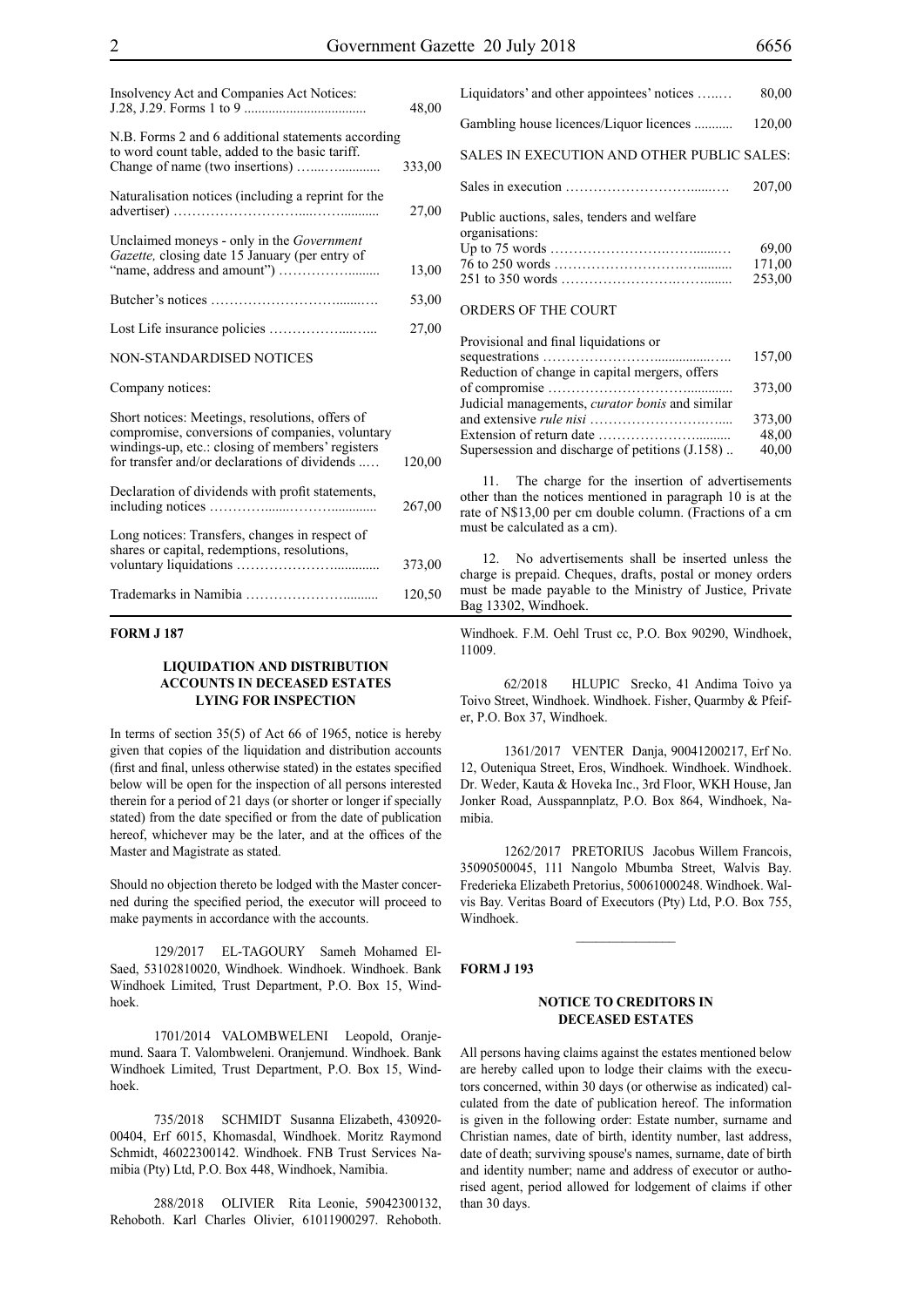924/2018 MARAIS Penelope, Windhoek, 31 March 1931, 31033100064, Swakopmund, 17 May 2018. Bank Windhoek Ltd, P.O. Box 15, Windhoek.

867/2018 JORDAAN Bernah Susan, Windhoek, 3 July 1960, 6007030048085, Erongo, 28 April 2018. Bank Windhoek Ltd, P.O. Box 15, Windhoek.

1001/2018 CHAUVET Richard George, Windhoek, 4 September 1952, 52090400439, Windhoek, 23 June 2018. Agnes Joan Chauvet, 30 September 1953, 5309300100166. FNB Trust Services Namibia (Pty) Ltd, P.O. Box 448, Windhoek, Namibia.

1004/2018 AUGUSTYN Alwyn, Windhoek, 17 August 1941, 41081700203, Windhoek, 21 June 2018. FNB Trust Services Namibia (Pty) Ltd, P.O. Box 448, Windhoek, Namibia.

987/2018 LOURENS Louis, Windhoek, 5 May 1947, 47050501115, Auas Hills Retirement Village, Windhoek, 26 June 2018. FNB Trust Services Namibia (Pty) Ltd, P.O. Box 448, Windhoek, Namibia.

952/2018 BRITS Joan, Windhoek, 2 May 1939, 39050200133, Windhoek, 13 June 2018. F.M. Oehl Trust cc, P.O. Box 90290, Windhoek, Namibia.

951/2018 WALBAUM Peter, Windhoek, 23 September 1941, 41092300236, Windhoek, 7 June 2018. F.M. Oehl Trust cc, P.O. Box 90290, Windhoek, Namibia.

1137/2016 HAMBIRA Kenneth Mbinaune, Windhoek, 9 January 1973, 73010900112, Erf No. 29, Lemero Court, Okahandja, 20 June 2016. Dr. Weder, Kauta & Hoveka Inc., 3rd Floor, WKH House, Jan Jonker Road, Ausspannplatz, P.O. Box 864, Windhoek, Namibia.

862/2018 BEZUIDENHOUDT Andries, 1 January 1931, Erf 1204, Block B, Rehoboth. V.T. van Wyk Attorneys, Hebron House, Ground Floor, 1st Room, P.O. Box 4953, Rehoboth.

721/2018 TYAPA Tuyeimo, Windhoek, 510416-00054, Erf 2402, Mondesa, Swakopmund, 2 February 2015. Masiza Law Chambers, 246 Nangolo Mbumba Drive, Walvis Bay, Namibia.

580/2018 NAMUGONGO Sacky Jason, Windhoek, 31 May 1952, 52053100273, Khomas, Namibia, 2 April 2018. Charmaine Schultz & Co., P.O. Box 23823, Windhoek.

950/2018 BOCK Anna-Marie, 21 October 1944, 44102100148, Khomas, Namibia, 7 December 2017. Antonius Petrus Bock, 28 May 1952, 52052800034. Charmaine Schultz & Co., P.O. Box 23823, Windhoek.

891/2018 VAN DER MERWE Johan David Gerhardus, Windhoek, 15 August 1926, 26081500233, Gobabis, Namibia, 8 May 2018. Advance Wealth Management (Pty) Ltd, P.O. Box 86568, Eros, Windhoek.

892/2018 HEITA David, Windhoek, 23 June 1984, 84062310217, Khomas, 31 May 2018. Adriana Heita, 16 February 1986, 86021600916. Tipara Estates, Maerua Mall Office Tower, Jan Jonker.

1795/2014 VICTOR Theopolina, Windhoek, 12 July 1955, 550712110045, Ohangwena, 13 December 2011. Tipara Estates, Maerua Mall Office Tower, Jan Jonker.

483/2018 TJIHO Eliphas, Windhoek, 9 April 1943, Farm Winnie 323, District Outjo, 25 October 2017. Edla Tjiho, 13 July 1948, 48071300462. Van der Westhuizen & Greeff, Hage Geingob Street, Otjiwarongo.

476/2018 KAMAPUNGA Ewald Vata, Windhoek, 28 February 1932, Farm Winnie No. 323, District Outjo, 6 August 2015. Van der Westhuizen & Greeff, Hage Geingob Street, Otjiwarongo.

715/2018 ITHELENGU Epafras, Windhoek, 4 April 1961, 61040401740, Omaruru, 2 March 2018. Kazavanga Consultancy Services, P.O. Box 27034, Windhoek.

410/2018 BIYASI Wickson Timothy, Windhoek, 6 March 1942, 42030600288, No. 1077 Nairabi Street, Wanaheda, P.O. Box 120, Windhoek, 16 September 2017. Kazavanga Consultancy Services, P.O. Box 27034, Windhoek.

937/2018 KIRSTEN Derick Thomas, Windhoek, 28 October 1936, 36102800028, Plot 187, Hardap, Mariental, 3 June 2018. Martha Magrietha Kirsten, 38122600026. M.W.G. Liebenberg, P.O. Box 13, Mariental.

1361/2011 KARON Alex Paul, Windhoek, 25 June 1963, 6306250900257, Erf No. 9921, Katutura, Windhoek, 5 November 2008. Erasmus & Associates, 362 Sam Nujoma Drive, Klein Windhoek.

 $\frac{1}{2}$ 

#### **CASE NO: HC-MD-CIV-ACT-CON-2016/02653 IN THE HIGH COURT OF NAMIBIA MAIN DIVISION - WINDHOEK**

In the matter between:

#### **BANK WINDHOEK LIMITED** Plaintiff

and

#### WALTER JOHN VAN WYK<br>Defendant

# **NOTICE OF SALE IN EXECUTION**

In execution of a Judgement of the above Honourable Court in the above action, a sale without reserve will be held by the Deputy Sheriff, **Rehoboth**, at Erf 699, Block B, Rehoboth, on **25 July 2018**, at **11h30**, of the undermentioned property:

| <b>CERTAIN:</b> | Erf No Rehoboth B699                                                                                                             |
|-----------------|----------------------------------------------------------------------------------------------------------------------------------|
| SITUATE:        | In the Municipality of Rehoboth<br>(Registration Division "M")                                                                   |
| MEASURING:      | 1080 square metres                                                                                                               |
|                 | IMPROVEMENTS: Three bedroom dwelling with lounge,<br>dining room, kitchen, guest bathroom,<br>two bathrooms and two bedroom flat |

TERMS 10% of the purchase price and the auctioneers' commission must be paid on the date of the sale. The further terms

with lounge, kitchen and bathroom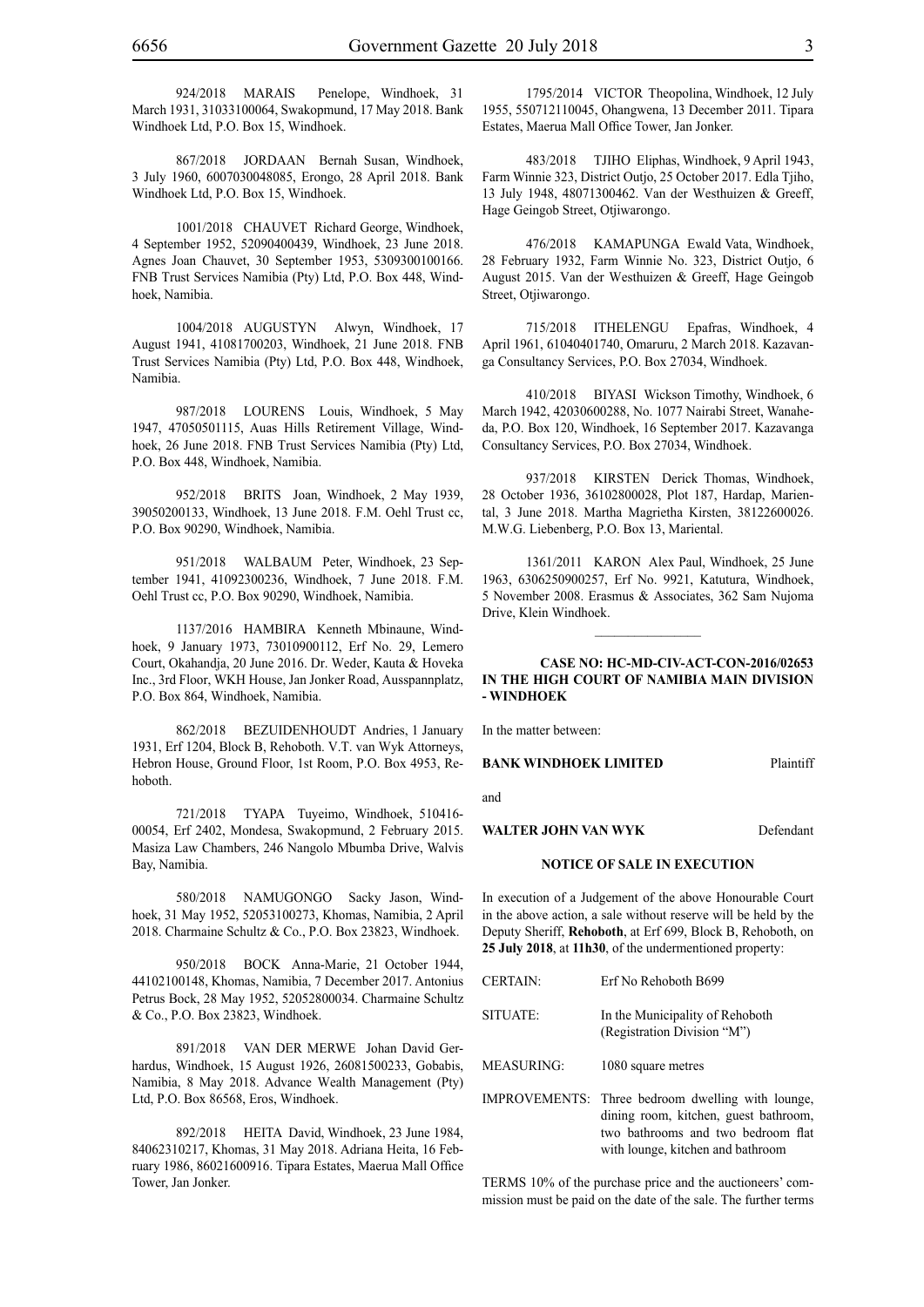and conditions of the sale will be read prior to the auction and lie for inspection at the office of the Deputy Sheriff, Rehoboth and at the offices of the execution creditor's attorneys.

DATED at WINDHOEK this 15th day of JUNE 2018.

DR WEDER KAUTA & HOVEKA INC Legal Practitioner for Plaintiff WHK HOUSE Jan Jonker Road WINDHOEK

**CASE NO: HC-MD-CIV-ACT-CON-2017/02107 IN THE HIGH COURT OF NAMIBIA MAIN DIVISION - WINDHOEK**

 $\frac{1}{2}$ 

In the matter between:

#### **BANK WINDHOEK LIMITED** Plaintiff

and

#### **THEODOR DE KLERK** Defendant

#### **NOTICE OF SALE IN EXECUTION**

In execution of a Judgement of the above Honourable Court in the above action, a sale without reserve will be held by the Deputy Sheriff, **Rehoboth**, at Erf No Rehoboth 505 (a Portion of Erf 475), Rehoboth, Block G, on **25 July 2018**, at **11h00**, of the undermentioned property:

| <b>CERTAIN:</b>   | Erf No Rehoboth 505 (a Portion of Erf<br>475), Block G         |
|-------------------|----------------------------------------------------------------|
| SITUATE:          | In the Municipality of Rehoboth<br>(Registration Division "M") |
| <b>MEASURING:</b> | 845 square metres                                              |
|                   |                                                                |

IMPROVEMENTS: Two bedroom dwelling with lounge, kitchen, bathroom and double garage

TERMS 10% of the purchase price and the auctioneers' commission must be paid on the date of the sale. The further terms and conditions of the sale will be read prior to the auction and lie for inspection at the office of the Deputy Sheriff, Rehoboth and at the offices of the execution creditor's attorneys.

DATED at WINDHOEK this 6th day of JUNE 2018.

DR WEDER KAUTA & HOVEKA INC Legal Practitioner for Plaintiff WHK HOUSE Jan Jonker Road WINDHOEK

**CASE NO. I 633/2016 IN THE HIGH COURT OF NAMIBIA** 

 $\frac{1}{2}$ 

In the matter between:

and

**STANDARD BANK NAMIBIA LIMITED** Plaintiff

**WILLEM JOHANNES**  GROENEWALD First Defendant **WILLEM JOHANNES**  GROENEWALD Second Defendant **CHRISTINA ELIZABETH**  GROENEWALD Third Defendant **MAROELA FARMING** Fourth Defendant

#### **NOTICE OF SALE IN EXECUTION**

In execution of a Judgment of the above Honourable Court against Fourth Defendant, dated **6 APRIL 2018** in the above action, a sale without reserve, will be held by the Deputy Sheriff, **OUTJO,** at the front of the Magistrates Court, OUTJO, on **8 AUGUST 2018**, at **10H00**, of the under mentioned property:

| <b>CERTAIN:</b> | Farm Jannie No. 365 -                                               |
|-----------------|---------------------------------------------------------------------|
| SITUATE:        | (Registration Division "A")<br>Kunene Region                        |
| MEASURING:      | 4007,3421 (four nil nil seven comma<br>three four two one) hectares |

TERMS 10% of the purchase price and the auctioneers' commission must be paid on the date of the sale. The further terms and conditions of the sale will be read prior to the auction and lie for inspection at the office of the Deputy Sheriff, OUTJO and at the offices of the execution creditor's attorneys.

DATED at WINDHOEK this 5th day of JUNE 2017.

DR WEDER KAUTA & HOVEKA INC. Legal Practitioner for Plaintiff 3rd Floor WKH House Jan Jonker Road WINDHOEK  $\frac{1}{2}$ 

#### **CASE NO: I 2508/12 IN THE HIGH COURT OF NAMIBIA MAIN DIVISION - WINDHOEK**

In the matter between:

#### **BANK WINDHOEK LIMITED** Plaintiff

and

| THEOPHILIUS MOFUKA | <b>First Defendant</b> |
|--------------------|------------------------|
| ANNA MOFUKA        | Second Defendant       |

# **NOTICE OF SALE IN EXECUTION**

In execution of a Judgement of the above Honourable Court in the above action, a sale without reserve will be held by the Deputy Sheriff, **Windhoek**, at Erf No 2056, No. 27 Lenie Street, Klein Windhoek (Extension No. 3), Windhoek, on **24 July 2018**, at **10h00**, of the undermentioned property:

| <b>CERTAIN:</b>   | Erf No. 2056, Klein Wndhoek,<br>(Extension No. 3)             |
|-------------------|---------------------------------------------------------------|
| SITUATE:          | In the Municipalty of Windhoek<br>(Registration Division "K") |
| <b>MEASURING:</b> | 1384 square metes                                             |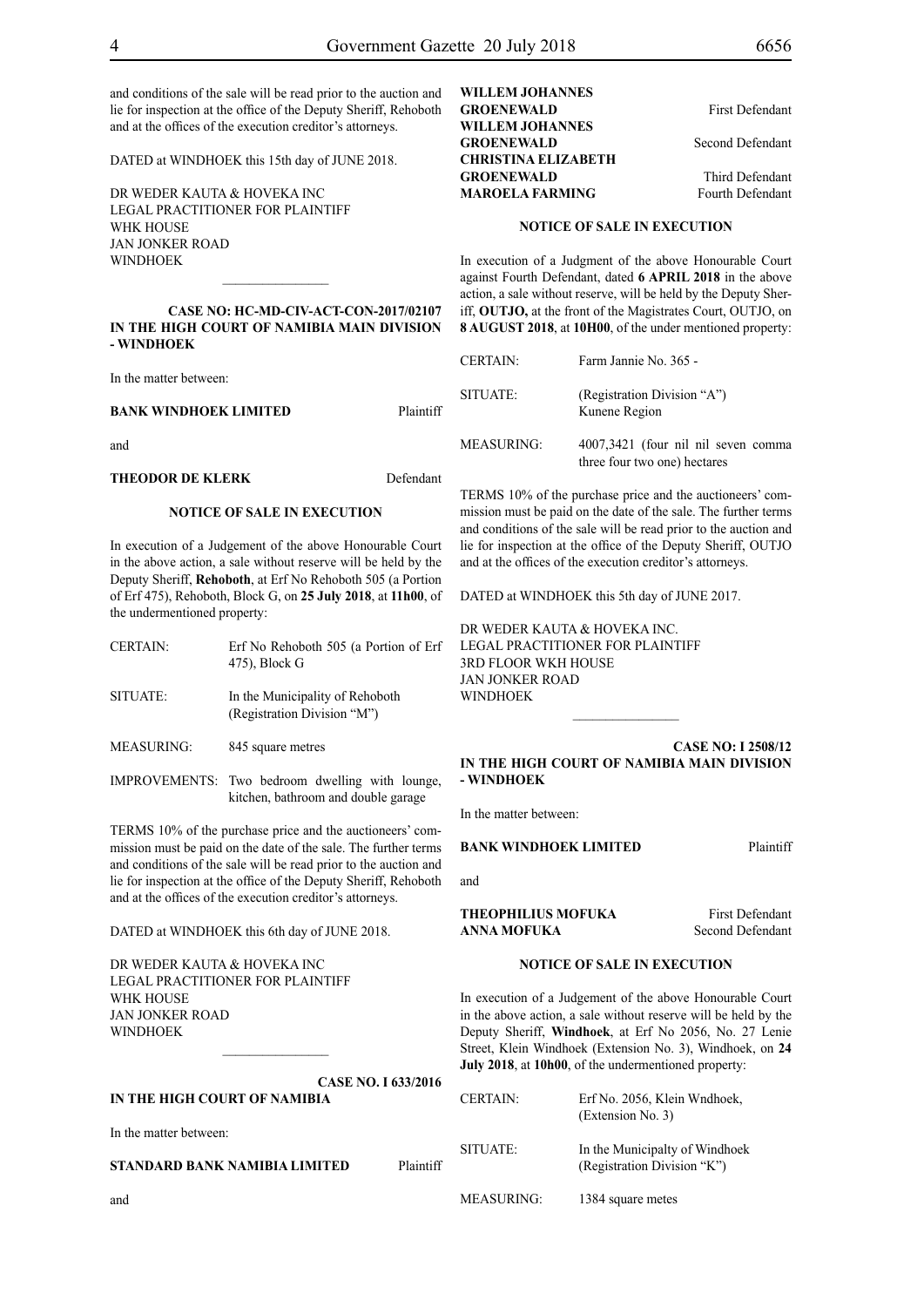IMPROVEMENTS: Six bedroom dwelling with lounge, 2 family rooms, dining room, study, kitchen, pantry, scullery, 3 bathrooms, 2 showers, dressing room, 3 garages, servants room, swimming pool and outside BBQ

TERMS 10% of the purchase price and the auctioneers' commission must be paid on the date of the sale. The further terms and conditions of the sale will be read prior to the auction and lie for inspection at the office of the Deputy Sheriff, Windhoek and at the offices of the execution creditor's attorneys.

DATED at WINDHOEK this 28TH day of MAY 2018.

DR WEDER KAUTA & HOVEKA INC Legal Practitioner for Plaintiff WHK HOUSE Jan Jonker Road WINDHOEK

#### **CASE NO. HC-MD-CIV-ACT-CON-2017/01908 IN THE HIGH COURT OF NAMIBIA MAIN LOCAL DIVISION - WINDHOEK**

 $\mathcal{L}=\mathcal{L}^{\mathcal{L}}$ 

In the matter between:

**FIRST NATIONAL BANK OF NAMIBIA LIMITED** Plaintiff

and

# **DAMIAN BONIFASIO KUTHEDZE** First Defendant **AGATHA NAMAKAU KUTHEDZE** Second Defendant

#### **NOTICE OF SALE IN EXECUTION**

In EXECUTION of a Judgment of the High Court of Namibia, given on **23 March 2018**, a Judicial Sale by PUBLIC AUC-TION will be held of and at the undermentioned immovable property on **3 August 2018** at **10h00** at SECTION NO 49 & 76, WILTO APARTMENTS, EXTENSION 8, SWAKOP-MUND of a:

| <b>CERTAIN:</b> | Section No 49 $\&$ 76, fully described<br>on Sectional Plan No 8/1997 as Wilto<br>Apartments, Extension 8, Swakopmund |
|-----------------|-----------------------------------------------------------------------------------------------------------------------|
| SITUATE:        | In the Municipality of Swakopmund,<br>(Registration Division "G")<br>Erongo Region                                    |
| MEASURING:      | 19 (ninteen) $\&$ 59 (fifty nine) square me-<br>tres                                                                  |
| <b>HELD BY:</b> | Certificate of Registered sectional Title<br>No. T8/1997 (49) Unit and T8/1997 (76)<br>Unit                           |
| SUBJECT:        | To all the terms and conditions con-<br>tained therein                                                                |

The following improvements are on the property (altnougn nothing in this respect is guaranteed):

1 x Lounge, 1 x Kitchen, 1 x Bedroom, 1 x Bathroom, 1 x Water Closet, 1 x Out Garage

The property will be sold by the Deputy Sheriff to the highest bidder subject to the conditions of sale.

The conditions of sale to be read out by the Deputy Sheriff, Swakopmund, at the time of the sale and which conditions may be inspected prior to the sale at the offices of the Deputy Sheriff Swakopmund, and at the offices of ENSafrica Namibia (incorporated as Lorentz Ahgula Inc.), Ground Floor, Unit 4, Ausspann Plaza, Dr. Agostinho Neto Road, Windhoek.

Dated at WINDHOEK on this 11th of JUNE 2018.

Legal Practitioner for Plaintiff ENSafrica Namibia (incorporated as LorentzAngula Inc.) Ground Floor, Unit 4, Ausspann Plaza Dr. Agostinho Neto Street WINDHOEK

# **CASE NO.: HC-MD-CIV-ACT-CON-2017/01868 IN THE HIGH COURT OF NAMIBIA MAIN DIVISON, WINDHOEK**

 $\frac{1}{2}$ 

In the matter between:

#### **SWABOU INVESTMENTS (PTY) LTD** Plaintiff

and

#### **JUAN SCHREUDER** First Defendant **PETRONELLA JOHANNA SCHREUDER** Second Defendant

#### **NOTICE OF SALE IN EXECUTION**

In execution of a Judgement granted by the above Honourable Court, the following property will be sold by public auction by the Deputy Sheriff of **Windhoek** on **7 August 2018, 12H00** at Erf 353, Rocky Crest, Extension No. 3, Windhoek, Republic of Namibia.

| <b>CERTAIN:</b>   | Erf No. 353, Rocky Crest Extension<br>No. 3                                     |
|-------------------|---------------------------------------------------------------------------------|
| SITUATE:          | In the Municipality of Windhoek<br>(Registration Division "K")<br>Khomas Region |
| <b>MEASURING:</b> | 312 (three one two) square metres                                               |
| HELD:             | By Deed of Transfer No. T 3631/2001                                             |
|                   | IMPROVEMENTS: Kitchen, Lounge, 2 Bedrooms, Bath-<br>room/Toilet                 |

## **CONDITIONS OF SALE:**

- 1. The Sale is subject to provisions of the High Court Act No. 16 of 1990, as amended, and the property will be sold "voetstoots" according to the existing title deed.
- The complete Conditions of Sale will be read out at the time of the sale, and may be inspected beforehand at the offices of the Plaintiff and Plaintiff's attorney at the undermentioned address, as also at the offices of the Deputy Sheriff, Windhoek.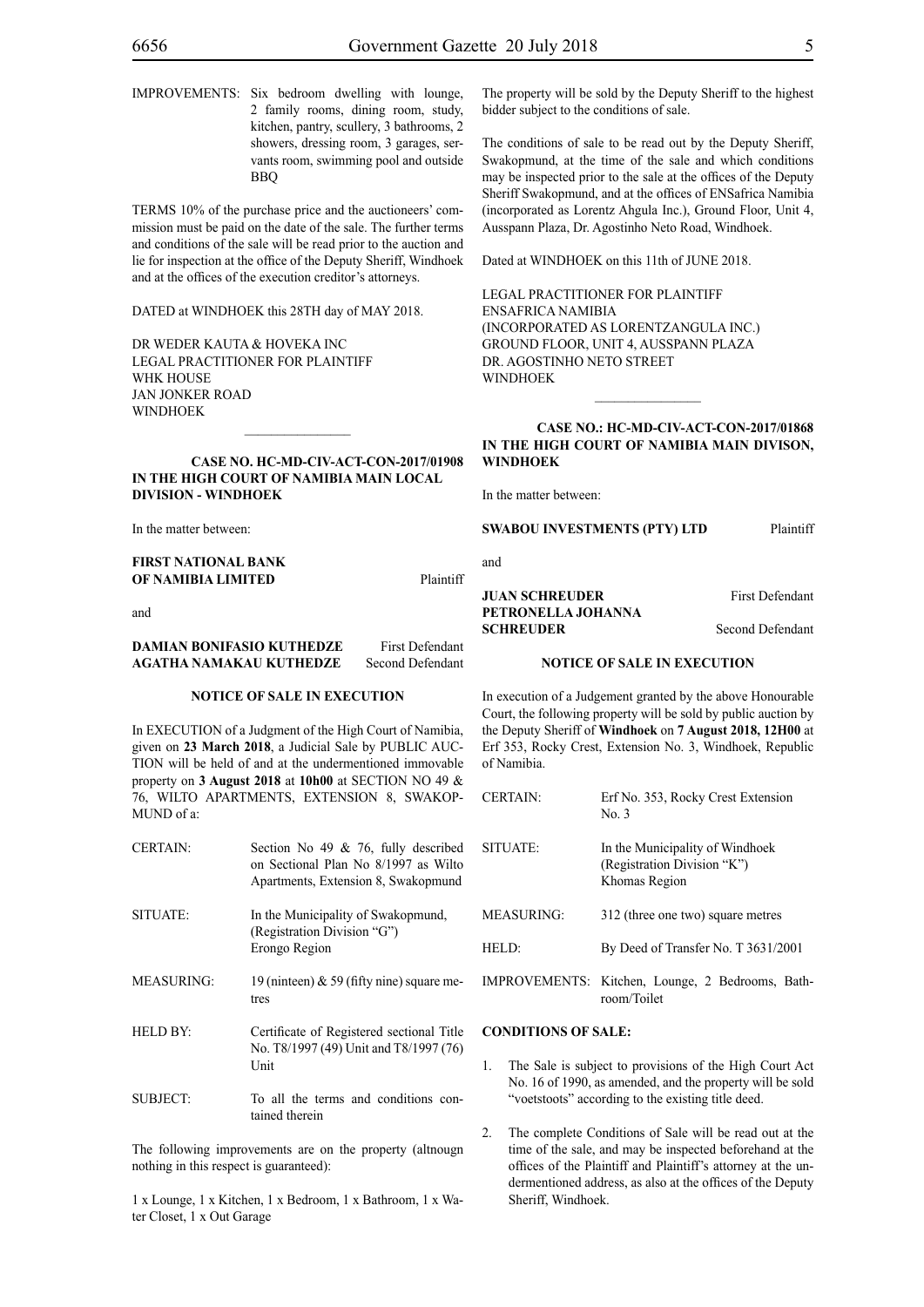| Dated at WINDHOEK on the 19th day of JUNE 2018 |  |
|------------------------------------------------|--|
|                                                |  |

J C VAN WYK ATTORNEYS Legal Practitioner for Plaintiff 18 LOVE STREET, WINDHOEK

# **CASE NO.: HC-MD-CIV-ACT-CON- 2017/00989 IN THE HIGH COURT OF NAMIBIA MAIN DIVISON, WINDHOEK**

 $\frac{1}{2}$ 

In the matter between:

#### **FIRST NATIONAL BANK OF NAMIBIA LIMITED** Plaintiff

and

#### **JOHANNES JERRY HUGO VAN WYK** First Defendant **CAROLINE CAOHENWE VAN WYK** Second Defendant

#### **NOTICE OF SALE IN EXECUTION**

In execution of a Judgement granted by the above Honourable Court, the following property will be sold by public auction by the Deputy Sheriff of **Mariental** on **3 August 2018, 10H00** at Erf 160, Mariental, Republic of Namibia.

| <b>CERTAIN:</b>   | Erf No. 160, Mariental                                                           |
|-------------------|----------------------------------------------------------------------------------|
| SITUATE:          | In the Municipality of Mariental<br>(Registration Division "R")<br>Hardap Region |
| <b>MEASURING:</b> | 1800 (one eight zero zero) square me-<br>ters                                    |
| HELD:             | By Deed of Transfer No T 5963/2009                                               |
|                   | IMPROVEMENTS: Kitchen, Lounge, TV Room, 3 Bed-<br>rooms, 1 Garage                |

### **CONDITIONS OF SALE:**

- 1. The Sale is subject to provisions of the High Court Act No. 16 of 1990, as amended, and the property will be sold "voetstoots" according to the existing title deed.
- 2. The complete Conditions of Sale will be read out at the time of the sale, and may be inspected beforehand at the offices of the Plaintiff and Plaintiff's attorney at the undermentioned address, as also at the offices of the Deputy Sheriff, Mariental.

Dated at WINDHOEK on the 20th day of JUNE 2018.

J C VAN YK ATTORNEYS Legal Practitioner for Plaintiff 18 LOVE STREET **WINDHOEK** 

# **IN THE MAGISTRATE'S COURT FOR THE DISTRICT KARASBURG**

# **HELD AT KARASBURG CASE NO. 16/2016**

In the matter between

| <b>NATIONAL HOUSING ENTERPRISES</b> | Plaintiff |
|-------------------------------------|-----------|
|                                     |           |

and

#### **PETRUS KOPER** Defendant

#### **NOTICE OF SALE IN EXECUTION**

IN EXECUTION of a Judgment granted by the Honourable Court against the Execution Debtor the following property will be sold by public auction on **31 JULY 2018** by the Messenger of the Court for the District of **KARASBURG** in front of PG CELLULAR, in KARASBURG, at **10h00**.

| <b>CERTAIN:</b>   | Erf No. 430 Westerkim                                                           |
|-------------------|---------------------------------------------------------------------------------|
| SITUATED:         | In the Municipality of Karasburg<br>(Registration Division "V")<br>Karas Region |
| <b>MEASURING:</b> | 368 (three hundred and sixty eight)<br>square metres                            |

With all fixed improvements thereon:

#### **CONDITIONS OF SALE:**

- 1. The sale is subject to the provisions of the Magistrate's Court Act No. 32 of 1994, as amended.
- 2. The property will be sold "Voetstoots" according to the exiting title deed.
- 3. One-tenth of the purchase price will be payable immediately after the sale in cash. The balance together with interest thereon at 8.75% per month against transfer to be secured by a bank or building society guarantee, and which transfer shall be given without delay.
- 4. The complete Conditions of Sale will be read at the same time of the Sale and may be inspected at the offices of the Messenger of the Court, Karasburg.

SIGNED at KEETMANSHOOP on this 28th day of JUNE 2018.

RISSIK, COX & PROBART Legal Practitioner for 34, 5th Ave KEETMANSHOOP

# **CASE No. HC-MD-CIV-ACT-CON-2017/03599 IN THE HIGH COURT OF NAMIBIA**

 $\frac{1}{2}$ 

In the matter between:-

#### **FIRST NATIONAL BANK OF NAMIBIA LIMITED** Plaintiff

and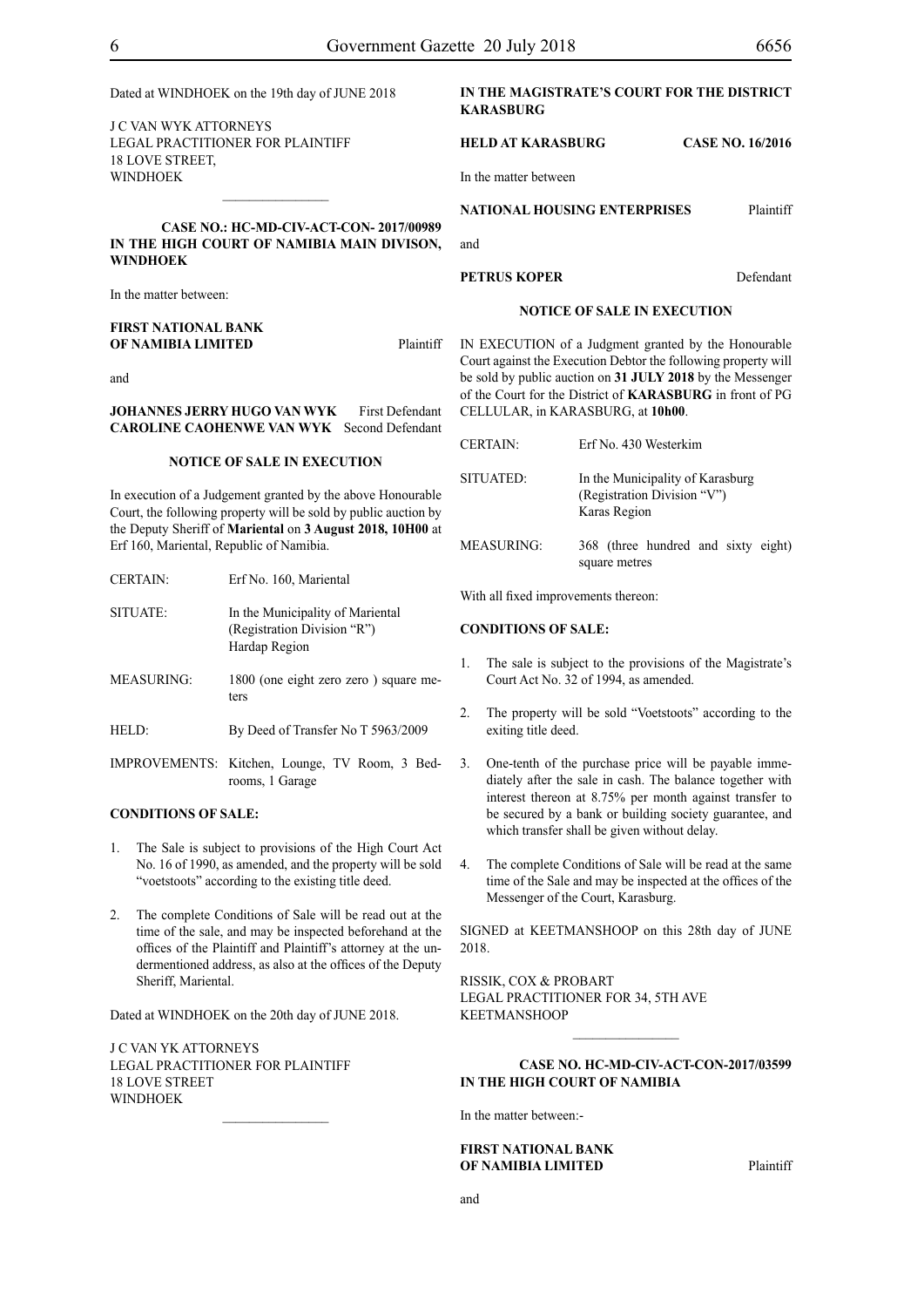**LA PROVIDENCE FARMING CC REG. NO: CC/2004/1714** Third Defendant

#### **NOTICE OF SALE IN EXECUTION OF IMMOVABLE PROPERTY**

Pursuant to a Judgment of the above Honourable Court granted on **8 NOVEMBER 2017**, the following immovable property will be sold without reserve and voetstoots by the Deputy Sheriff of the District of **TSUMEB** on **3 AUGUST 2018** at **11h00**  at PORTION 10 (A PORTION OF PORTION 5) (BROKEN HILL) OF THE FARM OTAVIFONTEIN NO. 794.

- CERTAIN: Portion 10 (a portion of Portion 5) (Broken Hill) of the Farm Otavifontein No. 794
- SITUATE: (Registration Division "B") Otjozondjupa Region
- MEASURING: 113,0874 (one one three comma nil eight seven four) hectares
- CONSISTING OF: Residential Facilities: Main Dwelling 295m2 in size, 5 x park homes labourer's dwellings  $315m^2$  in size and outbuildings. l x Lounge, 1 x Dining room, 1 x Study, 1 Kitchen, l x Panty, l x Laundry, 1 x Bathroom with Shower & Toilet, full Bathroom and separate Toilet.

Flat consist of one bedroom and bathroom with shower & toilet.

Camps and Water Supply: 12 stockproof camps with 1 posts. External fence comprises of (5 to 9 wire) stock proof fencing and 1 ha is closed with game proof fencing 18 wire strands. 3boreholes of which two are fitted with submersible pumps and one is fitted with solar power. Farm has a set of 4 kraals with drinking troths in each post. The farm has 4x 5 000 L plastic tanks. Electricity: The subject farm is connected to the Nampower electricity network and has 16KVA backup generator set.

The "Conditions of Sale-in-Execution" will lie for inspection at the office of the Deputy Sheriff at TSUMEB and at the Head Office of Plaintiff at WINDHOEK and Plaintiff's Attorneys, Fisher, Quarmby & Pfeifer, at the undermentioned address.

Dated at WINDHOEK this 5th day of JUNE 2018.

FISHER, QUARMBY & PFEIFER LEGAL PRACTITIONER FOR Plaintiff c/o Robert Mugabe & Thorer Streets entrance on Burg Street PO BOX 37 **WINDHOFK** 

### **CASE NUMBER: 3265/13 IN THE HIGH COURT OF NAMIBIA, MAIN DIVISION - WINDHOEK**

# **MARTHA NAMUNDJEBO** Plaintiff

# **BRIGITTE GEINGOS** Defendant

# **NOTICE OF SALE IN EXECUTION**

Pursuant to a court order of the above Honourable Court granted on **8 JUNE 2017**, the following immovable property will be sold "voetstoots" by the Deputy Sheriff for the District of **TSUMEB** on **6 AUGUST 2018**, at **12H00** at ERF 159, NOMTSOUB, TSUMEB.

| <b>CERTAIN:</b>      | Erf 159, Nomtsoub             |
|----------------------|-------------------------------|
| SITUATE:             | In the Municipality of Tsumeb |
| MEASURING:           | 955 square meter              |
| <b>RESERVE PRICE</b> | 665 051.57                    |

The "Conditions of Sale in Execution" will lie for inspection at the office of the Deputy Sheriff in TSUMEB, and at the Office of Plaintiff's Legal Practitioners of Record in Windhoek at Plaintiff's Attorneys, Sisa Namandje & Company Incorporated, at the undermentioned address.

DATED at WINDHOEK this 29th day of JUNE 2018.

SISA NAMANDJE & CO. INC. LEGAL PRACTITIONER FOR Plaintiff NO. 11 ROBERT MUGABE AVENUE **WINDHOEK** 

#### **CASE NO: HC-MD-CIV-ACT-CON-2016/03048 IN THE HIGH COURT OF NAMIBIA**

 $\frac{1}{2}$ 

In the matter between:-

**STANDARD BANK NAMIBIA LIMITED** Plaintiff

and

**FLORIEDA TALANA //ARESES N.O (E/L: RAINHHARD SIMEON IPINGE)** First Defendant FLORIEDA TALANA //ARESES Second Defendant

#### **NOTICE OF SALE IN EXECUTION OF IMMOVABLE PROPERTY**

Pursuant to Judgment of the above Honourable Court granted on **20 JANUARY 2017** the following immovable property will be sold without reserve and voetstoots by the Deputy Sheriff of the District of **WINDHOEK** on **7 AUGUST 2018** at **10h00** at SECTION 1, BARUG TERRANCE, BARUG STREET, ERF NO. 10569, (A PORTION OF ERF 3421), KATUTURA, EX-Tention 14, WINDHOEK, REPUBLIC OF NAMIBIA

| <b>CERTAIN:</b>   | Section No. 1, Barug Terrace                                                    |
|-------------------|---------------------------------------------------------------------------------|
| SITUATE:          | In the Municipality of Windhoek<br>(Registration Division "K")<br>Khomas Region |
| <b>MEASURING:</b> | 70 (seven zero) square metres                                                   |
| CONSISTING OF:    | 1 x Kitchen, 2 x Bedrooms, 1 x Bath<br>Toilet room                              |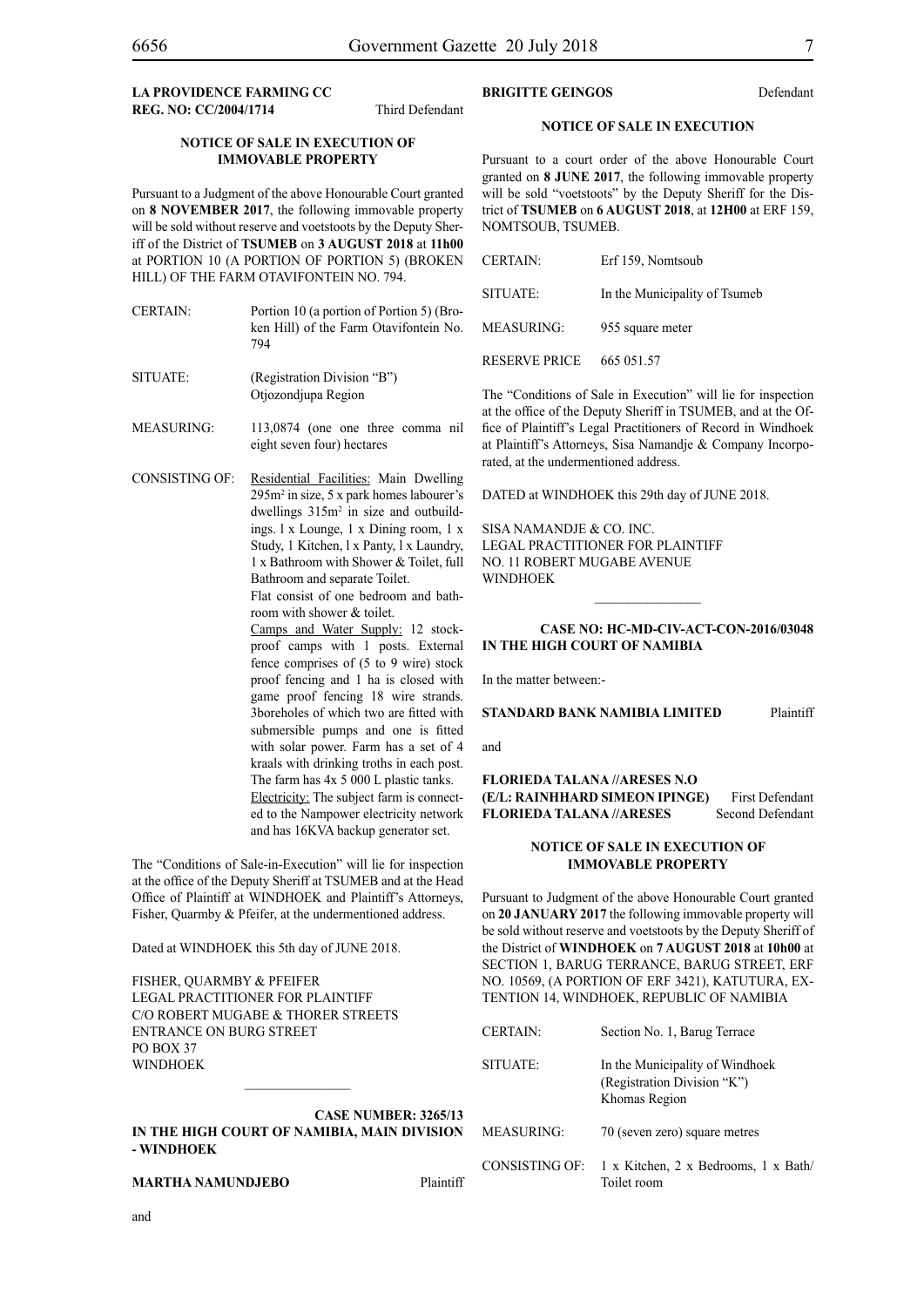The "Conditions of Sale-in-Execution" will lie for inspection at the office of the Deputy Sheriff at WINDHOEK and at the Head Office of Plaintiff at WINDHOEK and Plaintiff's Attorneys, Fisher, Quarmby & Pfeifer, at the under mentioned address.

Dated at WINDHOEK this 18th day of JUNE 2018.

FISHER, QUARMBY & PFEIFER LEGAL PRACTITIONER FOR Plaintiff Cnr of Robert Mugabe Avenue & Thorer **STREET** (entrance in Burg Street) P O Box 37 WINDHOEK

#### **NOTICE OF LOST LAND TITLE**

 $\frac{1}{2}$ 

Notice is hereby given that I, **VIVIAN PETER BOCK**, intend to apply for a certified copy of:

- CERTAIN: Erf No. Rehoboth F433
- MEASURING: 866 (eight six six) square metres
- SITUATE: (In the Registration Division "M") Hardap Region

Dated: 4 February 1985

The property of: VIVIAN PETER BOCK, Identity Number: 61051700280, unmarried

Al person who object to the issue of such copy are hereby required to lodge their objections in writing with the Registrar within (3) three weeks from the publication of this notice.

Signed at WINDHOEK on the 3rd day of JULY 2018.

V. P. BOCK PO BOX 70655 KHOMASDAL WINDHOEK

#### **THE ALIENS ACT, 1937 NOTICE OF INTENTION OF CHANGE OF SURNAME**

 $\frac{1}{2}$ 

I, **oiva simsonii**, residing at Okasheshete Village, Onesi and a learner at Onesi Secondry School, intend applying to the Minister of Home Affairs for authority under section 9 of the Aliens Act, 1937, to assume the surname **OLAVI** for the reasons that I want it to correspond with father's I.D.

I previously bore the name **oiva simsonii.**

Any person who objects to the assumption of the said surname of **olavi** should as soon as may be lodge his or her objection, in writing, with a statement of his or her reasons therefor, with the Magistrate of Windhoek.

**o. simsonii onesi NAMIBIA**

#### **THE ALIENS ACT, 1937 NOTICE OF INTENTION OF CHANGE OF SURNAME**

I, **hilma ndahambelela nuunyango**, residing at Erf 5096, Extention 11, Ongwediva and employed as a inspector of Education, intend applying to the Minister of Home Affairs for authority under section 9 of the Aliens Act, 1937, to assume the surname **nuunyango-george** for the reasons that I want to add my husband's surname to my current surname.

I previously bore the name **HILMA NDAHAMBELELA nuunyango.**

Any person who objects to the assumption of the said surname of **nuunyango-george** should as soon as may be lodge his or her objection, in writing, with a statement of his or her reasons therefor, with the Magistrate of Windhoek.

**h.n. nuunyango windhoek NAMIBIA**

#### **THE ALIENS ACT, 1937 NOTICE OF INTENTION OF CHANGE OF SURNAME**

I, RAUNA UTONI, residing at Oshakati - Uupindi and unemployed, intend applying to the Minister of Home Affairs for authority under section 9 of the Aliens Act, 1937, to assume the surname **samuel** for the reasons that **UUTONI** and **ASHIPALA** are my father's names. After baptism my father named **SAMUEL**. That is why I want to use my surname **SAMUEL**. **UUTONI** or **ASHIPALA** before my father was not baptised.

I previously bore the name **RAUNA UTONI.** 

Any person who objects to the assumption of the said surname of **SAMUEL** should as soon as may be lodge his or her objection, in writing, with a statement of his or her reasons therefor, with the Magistrate of Windhoek.

**r. utoni oshakati NAMIBIA**

#### **THE ALIENS ACT, 1937 NOTICE OF INTENTION OF CHANGE OF SURNAME**

 $\frac{1}{2}$ 

I, **simeon shilipuleni nghiimeulu**, residing at Erf 714, Ombili and unemployed, intend applying to the Minister of Home Affairs for authority under section 9 of the Aliens Act, 1937, to assume the surname **nghipyawa** for the reasons that I want to use my fther'surname.

I previously bore the name **simeon shilipuleni nghiimeulu.**

Any person who objects to the assumption of the said surname of **nghipyawa** should as soon as may be lodge his or her objection, in writing, with a statement of his or her reasons therefor, with the Magistrate of Windhoek.

 $\frac{1}{2}$ 

**s. s. nghiimeulu ombili NAMIBIA**